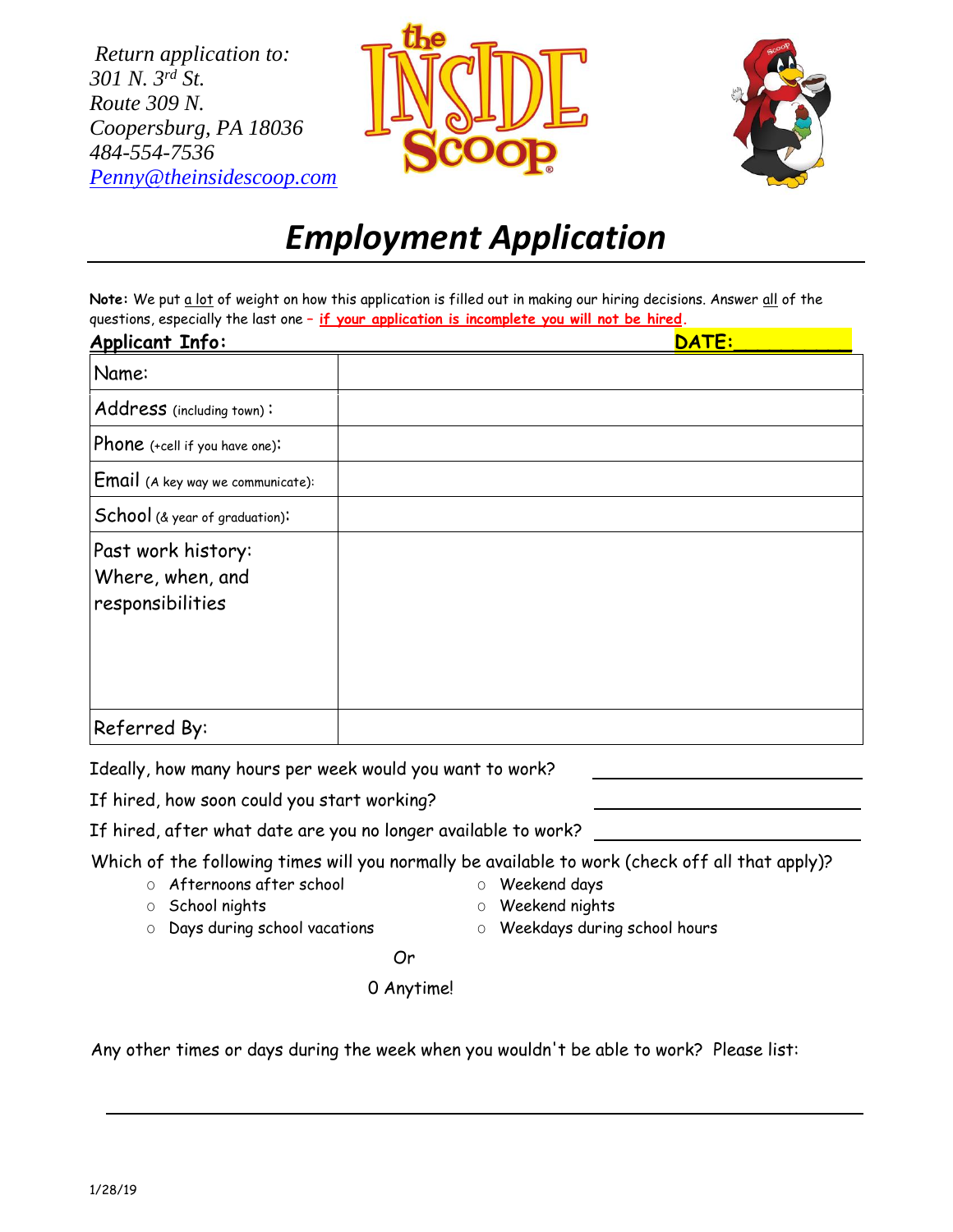

Will you be available to work (check off all that apply): This is a BIG factor in hiring decisions

o Memorial Day Weekend

- o July 4<sup>th</sup> Weekend
- o Coopersburg Community Day
- O Labor Day Weekend
- o Upper Saucon Community Day

Do you have any planned vacations for this summer? If so, when?

|                                                                                                                                                                                                                                                                                                     | If under 18, are your parents aware that you're applying for this job? Yes __ No           |  |
|-----------------------------------------------------------------------------------------------------------------------------------------------------------------------------------------------------------------------------------------------------------------------------------------------------|--------------------------------------------------------------------------------------------|--|
|                                                                                                                                                                                                                                                                                                     | Are you and your parents aware of the potential for late hours?    Yes___ No___            |  |
| How will you get to work?                                                                                                                                                                                                                                                                           |                                                                                            |  |
| Do you have another job?<br>If we don't have an opening for a regularly scheduled shift, would you be interested in coming in<br>to train, and then being on our "on call" list?<br>of the set of the set of the set of the set of the set of the set of the set of the set of the set of the set o |                                                                                            |  |
|                                                                                                                                                                                                                                                                                                     | Any other information we should know that would impact your ability to work here?          |  |
| yourself with us:                                                                                                                                                                                                                                                                                   | Getting to know you is critical in a fun, teamwork environment. Share some fun stuff about |  |
| Your current favorite song?                                                                                                                                                                                                                                                                         |                                                                                            |  |
| <u>Your favorite band/singer?</u>                                                                                                                                                                                                                                                                   |                                                                                            |  |
| Your favorite color?                                                                                                                                                                                                                                                                                |                                                                                            |  |
| Your favorite ice cream flavor?                                                                                                                                                                                                                                                                     |                                                                                            |  |
| $M = \{f_1, \ldots, f_k\}$                                                                                                                                                                                                                                                                          |                                                                                            |  |

Your favorite sport?

How do you like to spend free time?

A famous person you admire?